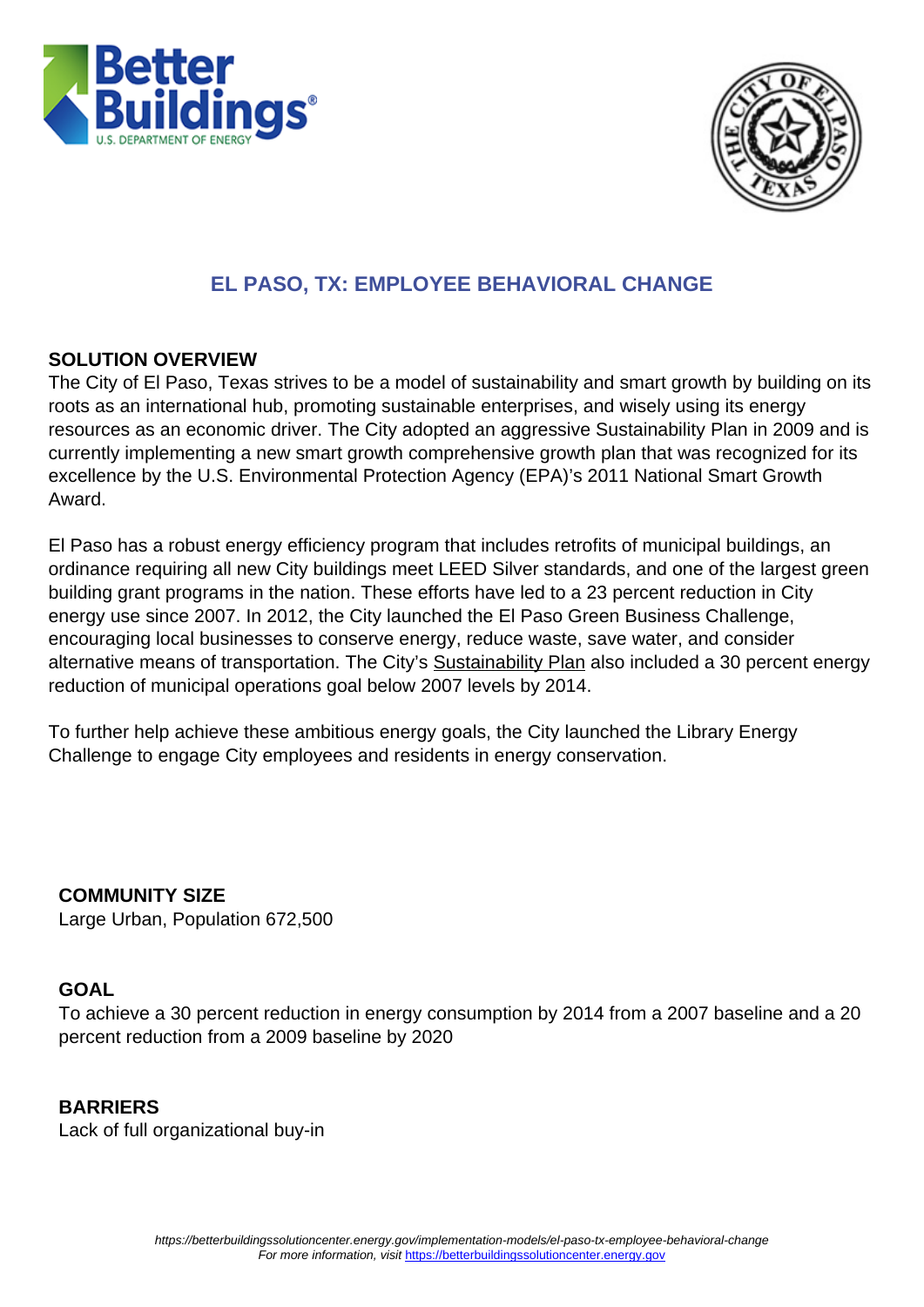### **SOLUTION**

To advance energy efficiency by encouraging employee behavioral changes involving energy awareness and conservation: a 2012 six-month Library Energy Challenge (LEC) achieved a ten percent energy use reduction in the City's 12 libraries by engaging City employees and library users in behavioral conservation measures

### **OUTCOMES**

Libraries reduced energy consumption and saved more than \$21,000 in total during the challenge, which was such a success that the City launched a similar Fire Station Energy Challenge (FSEC)

### **INITIATIVE LAUNCHED**

2012

### **POLICIES**

The LEC required each library to submit a plan on how they would conserve energy during the challenge. Libraries were asked to conduct a visual walkthrough and acknowledge areas for potential improvement. The plans submitted were meant to address only behavior changes and other no- or low- cost measures. The City chose one library plan, [Ysleta Branch's plan,](https://www4.eere.energy.gov/challenge/sites/default/files/uploaded-files/Ysleta-Branch-Library-Energy-Reduction-Plan.pdf) to recognize as the best example winner based on the plan's focus on staff collaboration and thorough understanding of the challenge.

#### **Tools:**

- [Winning Ysleta Branch Energy Reduction Plan](https://www4.eere.energy.gov/challenge/sites/default/files/uploaded-files/Ysleta-Branch-Library-Energy-Reduction-Plan.pdf)
- [Plan Winner Announcement](https://www4.eere.energy.gov/challenge/implementation-model/el-paso?width=625&height=500&inline=true#winner)

### **PROCESS**

The City conducts energy management through a three-tiered approach. The first and largest piece is no-cost behavioral energy conservation; second is building retrofits and system upgrades; and third and most expensive are renewable energy sources.

After realizing lower energy performance than expected in the City's first LEED Gold certified library, the City decided to focus on behavioral energy conservation approaches by launching an energy challenge across all the libraries.

After doing energy efficiency retrofits, adding solar photovoltaic to the main library, and building the City's first LEED Gold library, the City decided to focus on behavioral energy conservation approaches by launching an energy challenge across all the libraries.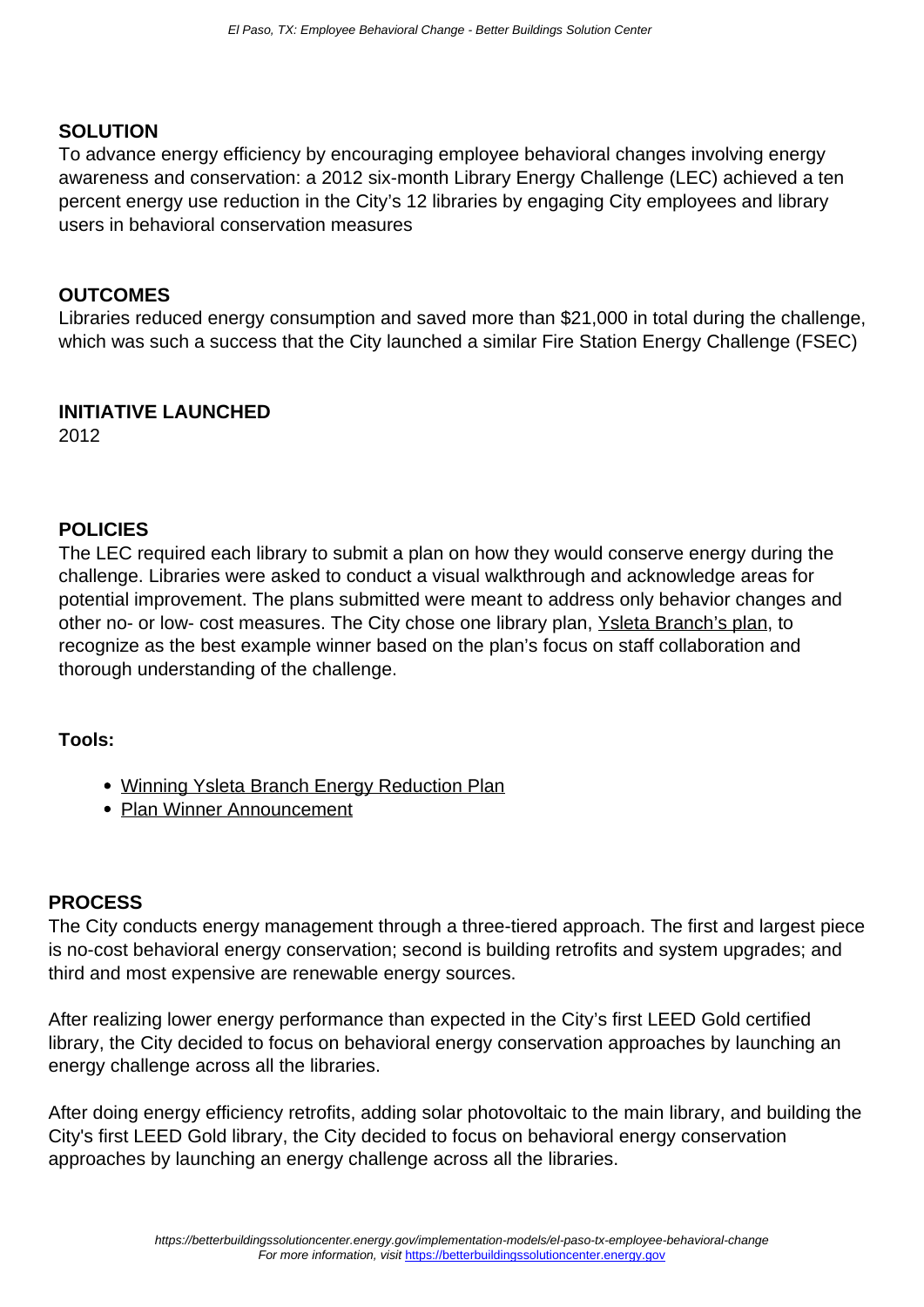Once the Office of Sustainability had buy-in from the Director of Libraries, the challenge was announced at the monthly management staff meeting. The concept was initially met with hesitation from the library branch managers because they felt that the public library visitors may not be supportive. For example, although the libraries had a policy in place that required a study room to have three or more people to be used, library staff wouldn't always enforce the policy and would sometimes open the study rooms with lights on for one or two people until the rest of the group showed up. The staff felt that enforcing this policy after years of not doing so may upset the visitors. Additionally, staff of the only LEED certified library expressed concern that they did not have as much savings potential because of the library's green building design.

The City energy management staff took the branch managers' concerns into consideration and discussed options to overcome these challenges. As part of this response, the City created a [poster](https://www4.eere.energy.gov/challenge/sites/default/files/uploaded-files/Library-Poster-2012.pdf) to place in various locations across the libraries indicating that the facility was participating in the challenge, asking the public for their support, and indicating how users could help.

Each month throughout the challenge, the library with the most savings that month was recognized via an [email announcement](https://www4.eere.energy.gov/challenge/implementation-model/el-paso?width=1000&height=800&inline=true#email) and the staff was provided lunch as a reward. Additionally, to keep the LEC top-of-mind, all library employees City-wide were given a water tumbler with the challenge logo to use.

The LEC was managed by the City's Office of Sustainability with the help of an ESPC consultant responsible for providing energy data for the facilities' participating in the challenge. Each month the consultant provided the City a spreadsheet with the energy use and cost per month compared to the use and cost in the same month of the previous year.

LEC winners were identified based on the percentage of decreased energy use from the baseline period covering the same six months in the prior year. The [first place winner](https://www4.eere.energy.gov/challenge/implementation-model/el-paso?width=1000&height=800&inline=true#firstplace) was given \$500 toward library improvements, and the second place winner was given \$150. Winning libraries were given a framed certificate to post in their library and recognition at a public community event.

### **Tools:**

- [Library Poster, 2012](https://www4.eere.energy.gov/challenge/sites/default/files/uploaded-files/Library-Poster-2012.pdf)
- [Overall 1st Place Winner Final](https://www4.eere.energy.gov/challenge/implementation-model/el-paso?width=6250&height=500&inline=true#firstplace)
- [3rd Monthly Winner Announcement](https://www4.eere.energy.gov/challenge/implementation-model/el-paso?width=625&height=500&inline=true#email)

## **TOOLS AND RESOURCES**

The LEC had a budget of \$10,000 allocated from the City's Office of Sustainability budget and one staff person dedicated approximately 25 percent of her time to the coordination of the challenge throughout the six-month period. The funds were used to pay for the tumblers given to library staff and other prizes including monthly lunches and framed certificates.

### **MEASURING SUCCESS**

The City's energy bills are paid by the General Services Department. As a result, the libraries had never been particularly concerned or aware of their buildings' energy consumption, because the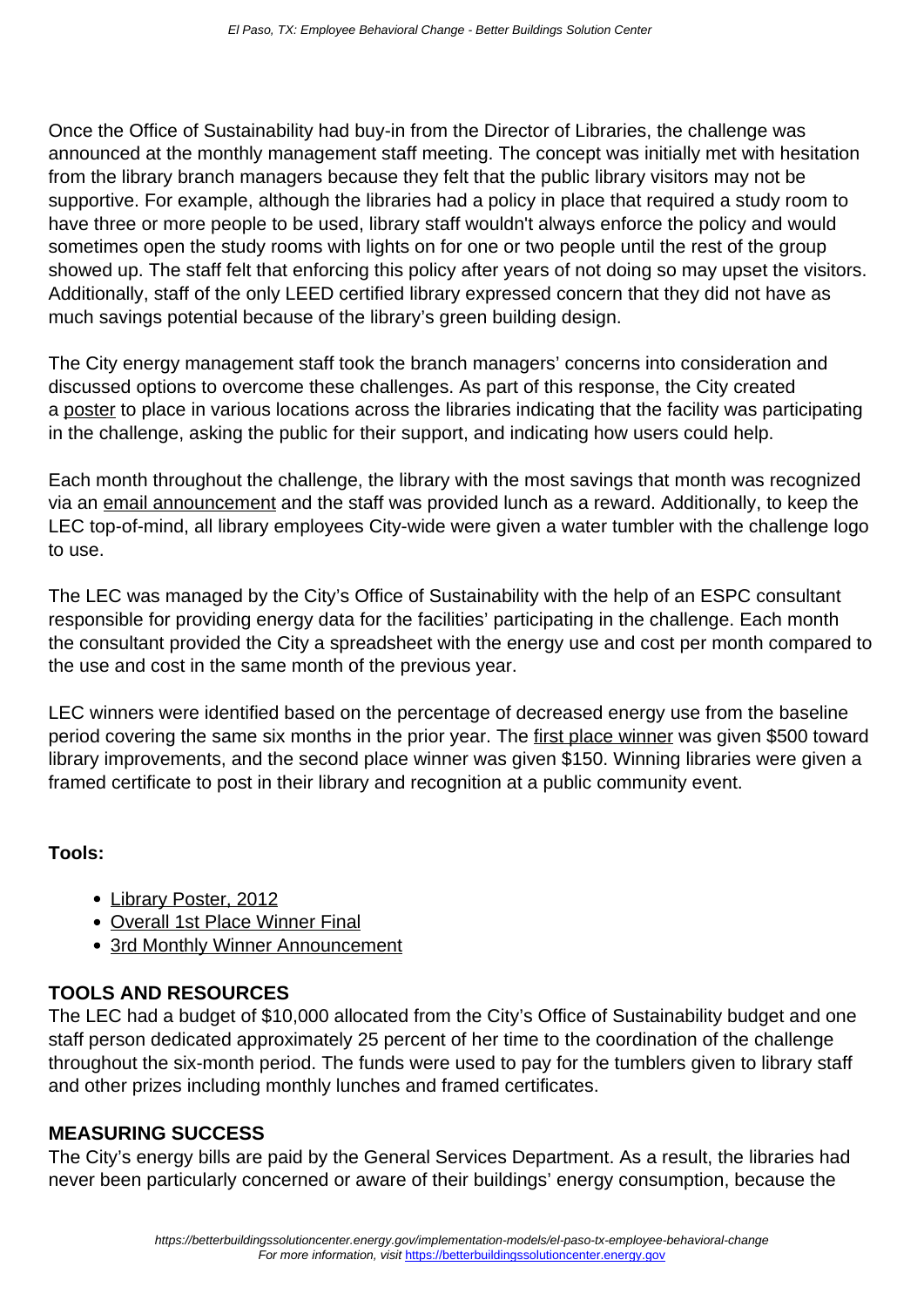bills are not part of their budgets.

Collecting energy use data from the buildings was historically difficult and time intensive, because the utility companies only provided the data in paper bills. With the assistance of the City's ESPC consultant, the City was able to get the data in a user-friendly spreadsheet comparing every use and cost to the previous year's consumption.

### **OUTCOMES**

Throughout the six-month challenge period, each of the libraries reduced energy consumption and saved more than \$21,000 in aggregate. The libraries collectively reduced their energy consumption by 9.7%, and a year after the challenge, the libraries were able to reduce their energy an additional 3.5%. The first place winner was Irving Schwartz Library with an overall energy reduction of 19%. The LEED Gold certified library came in second place with reduced energy use of 48 percent in the first month and 18 percent overall during the six-month challenge. The impressive savings results of the LEED Gold branch demonstrated the significant contribution that occupant behavior makes to energy performance.

The LEC was such a success that the City launched a similar Fire Station Energy Challenge (FSEC) to engage the City's fire stations, aiming for a 10-15 percent reduction in energy. The LEC consisted of 12 facilities with just more than 200 staff. The FSEC involved 35 stations and more than 800 firefighters with half of the implementation budget the LEC had the year before. Because of the reduction in funding, the City was not able to provide the same rewards as with the LEC. Instead, the City relied on email newsletters to keep employees motivated to continue saving energy.Overall, the FSEC saved more than \$8,000 over five months with 87 percent of the Fire Stations reducing their consumption.

As a result of the two successful challenges, El Paso will continue to plan annual challenges among buildings to recognize even more energy cost savings. In March 2014, the City will be kicking off the El Paso Police Department Energy Challenge.

### **Tools:**

- [Library Energy challenge Winners \(Press Release\)](https://www4.eere.energy.gov/challenge/sites/default/files/uploaded-files/Library-Energy-Challenge-Winners.pdf)
- [Station 29- Larry Hernandez \(Station Energy Plan\)](https://www4.eere.energy.gov/challenge/sites/default/files/uploaded-files/Station-29-Larry-Hernandez.pdf)
- Fire Station Challenge April Newsletter
- [Newsletter September 2013](https://www4.eere.energy.gov/challenge/sites/default/files/uploaded-files/Newsletter_September-2013.pdf)